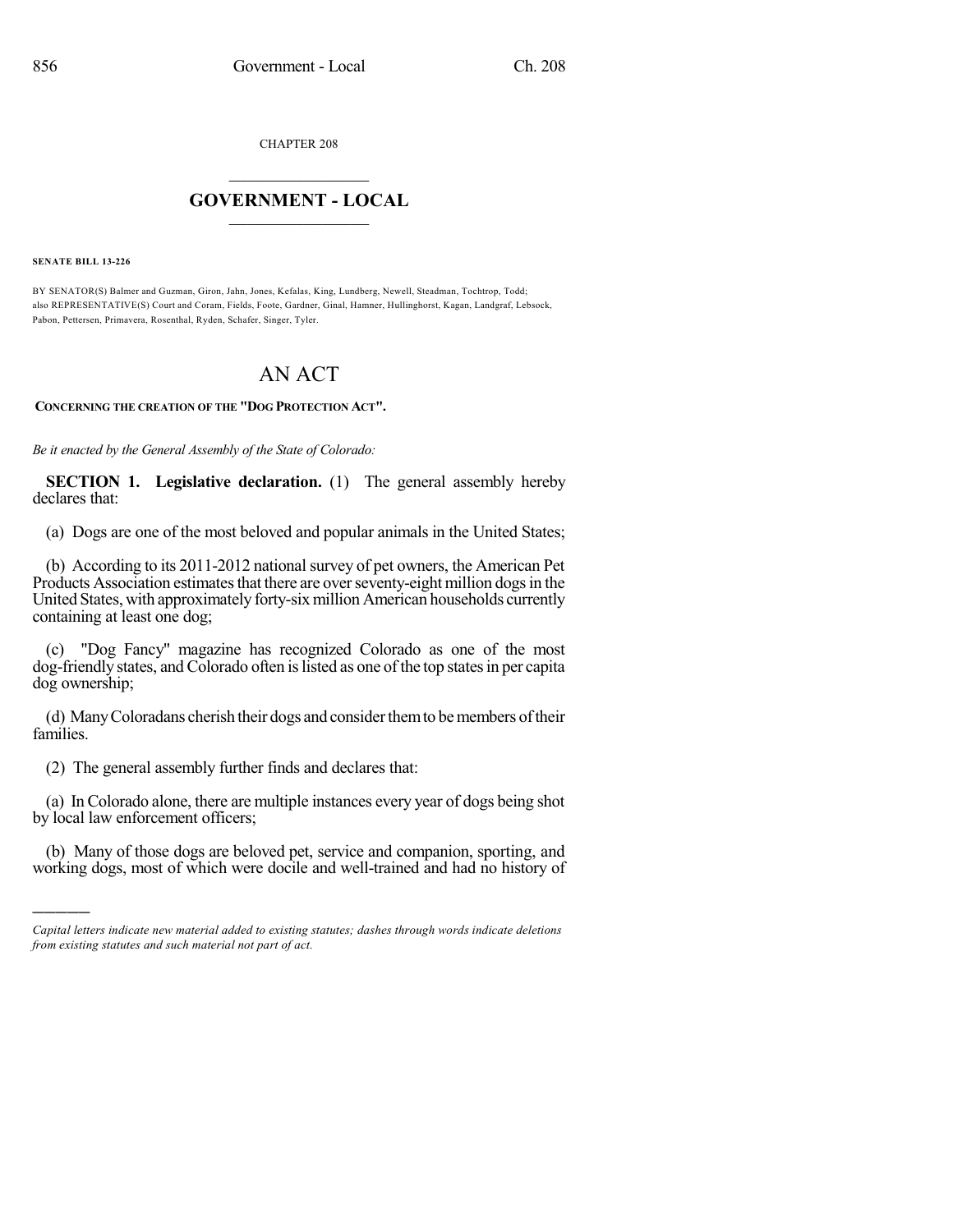threatening behavior, and in many of these cases, the dogs were shot despite not exhibiting any signs of aggression;

(c) In the last five years alone, there have been more than thirty dog shootings by local law enforcement officers in Colorado;

(d) In its 2012 report "The Problem of Dog-Related Incidents and Encounters" (available on-line at http://cops.usdoj.gov/RIC/Resource Detail.aspx?RID=612 when accessed on February 26, 2013), the office of community oriented policing services, a component of the United States department of justice, found that, in most police departments, the majority of intentional firearm discharges involve animals, and of those shootings, most frequently dogs.

(e) Deadly force, which should be an option of last resort, is rarely necessary to defuse the situations or mitigate any risk presented by dogs. For example, employees of landscaping companies and delivery companies routinely encounter dogs in their lines of work and are able to work successfully with dog owners to handle issues presented by their dogs without resorting to shooting dogs.

(f) These shooting tragedies cause profound grief to the dogs' owners, trauma to families and neighbors witnessing the incidents, great physical suffering to the dogs, and undermine the confidence that communities have in their law enforcement to protect and serve in an appropriate and humane manner.

(3) The general assembly further finds, determines, and declares that:

(a) Colorado's law enforcement officers perform honorably, courageously, and selflessly, and their safety remains of paramount importance;

(b) Given the high incidence of dog ownership inthe state, local lawenforcement officers routinely encounter dogs while performing their myriad duties;

(c) Some local law enforcement officers may not have much experience dealing with dogs and may thus have a fear of dogs or may be unfamiliar with typical dog behaviors;

(d) In discharging their firearms to shoot dogs, local law enforcement officers may experience regret for causing pain to the dog or the dog's family or for not being aware of other ways the situation could have been addressed;

(e) Increasing such officers' knowledge of, and comfort with, interactions with dogs will better protect the local law enforcement officers in the course of performing their duties; and

(f) Although some local law enforcement officers do handle dog encounters in an appropriate manner and some local law enforcement agencies already conduct training in canine behavior, there clearly exists a need to provide training to local law enforcement officers so that they are prepared to encounter dogs. There is also a clear need for local law enforcement agencies to establish and follow local policies setting forth the appropriate methods to handle those encounters, which methods take into account a range of nonlethal alternatives and allow dogs to be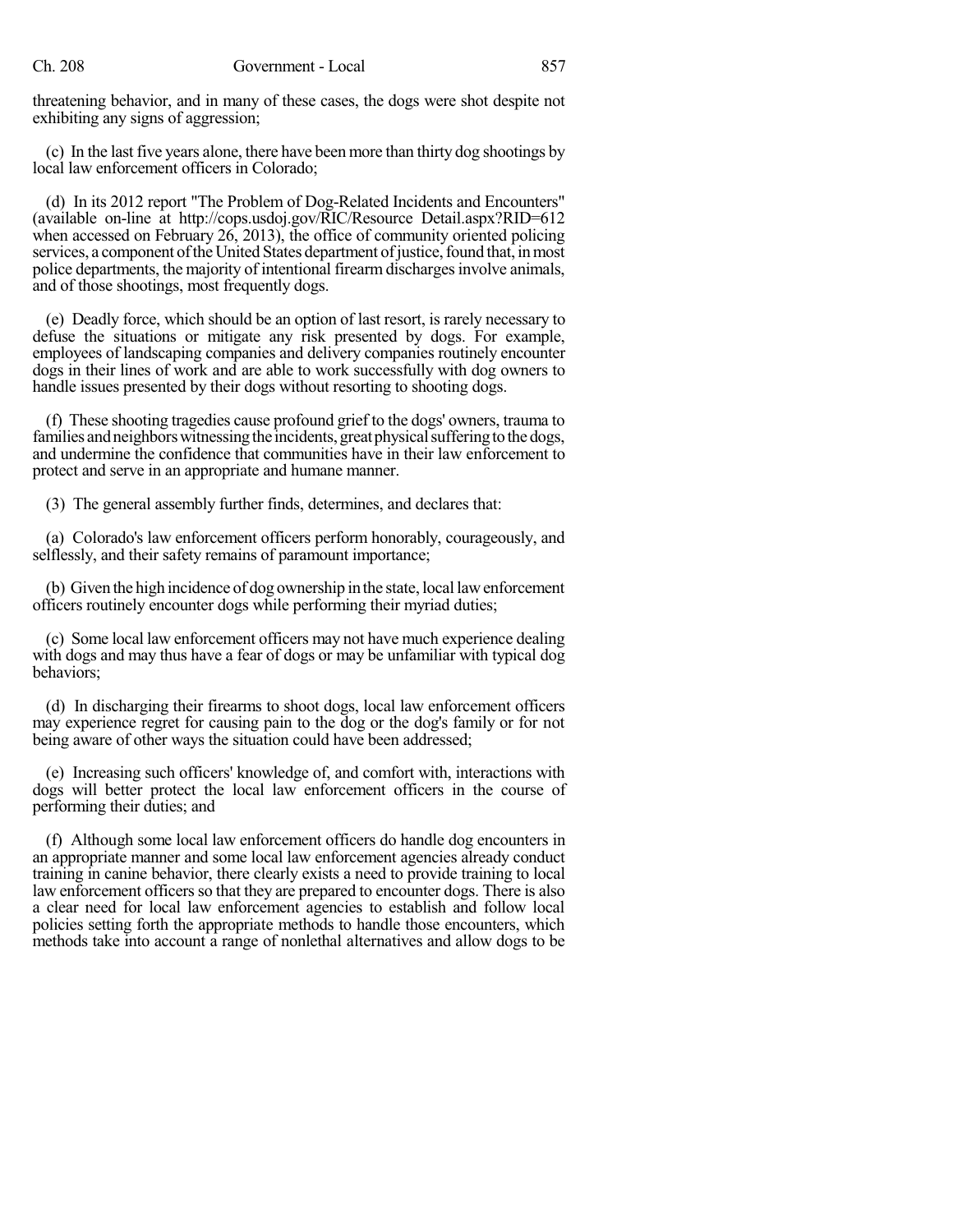controlled or removed by their owners.

(4) The general assembly finds and declares that it is necessary and appropriate to require local law enforcement officers to receive training on differentiating between aggressive and nonthreatening dog behaviors, learn to utilize alternatives to lethal force, learn how to properly utilize animal control officers, and allow dog owners an opportunity to intervene and save their dogs, as the totality of the circumstances warrant. It is the intent of the general assembly, in creating this act, to eliminate or reduce the number of dogs shot in the context of law enforcement encounters. In order to prevent or reduce the shooting of dogs in the state, while maximizing local control by allowing local law enforcement agencies to most effectivelyandappropriatelydetermine howto complywith the requirementsofthis act, the general assembly further intends that local law enforcement agencies develop and implement training and written policies and procedures in accordance with this act.

**SECTION 2.** In Colorado Revised Statutes, **add** 29-5-112 as follows:

**29-5-112. Dog interactions with local law enforcement officers - training to be provided by local law enforcement agencies - policies and procedures scope - task force - creation - composition - immunity - definitions-short title - legislative declaration.** (1) Short title. This section shall be known and may BE CITED AS THE "DOG PROTECTION ACT".

(2) **Legislative declaration.** THE GENERAL ASSEMBLY FINDS, DETERMINES, AND DECLARES THAT IT IS THE POLICY OF THIS STATE TO PREVENT, WHENEVER POSSIBLE, THE SHOOTING OF DOGS BY LOCAL LAW ENFORCEMENT OFFICERS IN THE COURSE OF PERFORMING THEIR OFFICIAL DUTIES. IT IS THEREFORE THE INTENT OF THE GENERAL ASSEMBLY IN ADOPTING THIS SECTION TO:

(a) REQUIRE TRAINING FOR OFFICERS OF LOCAL LAW ENFORCEMENT AGENCIES ON DIFFERENTIATING BETWEEN CANINE BEHAVIORS THAT INDICATE IMMINENT DANGER OF ATTACK TO PERSONS AND BENIGN BEHAVIORS COMMONLY EXHIBITED BY DOGS, SUCH AS BARKING, THAT DO NOT SUGGEST OR POSE IMMINENT DANGER OF ATTACK;

(b) REQUIRE LOCAL LAW ENFORCEMENT AGENCIES IN THE STATE TO ADOPT POLICIES AND PROCEDURES FOR USE OF LETHAL AND NONLETHAL FORCE AGAINST DOGS, WHICH POLICIES AND PROCEDURES MUST:

(I) EMPHASIZE ALTERNATIVE METHODS THAT MAY BE EMPLOYED WHEN DOGS ARE ENCOUNTERED; AND

(II) ALLOW A DOG OWNER OR ANIMAL CONTROL OFFICER, WHENEVER THE OWNER OR AN ANIMAL CONTROL OFFICER IS PRESENT AND IT IS FEASIBLE, THE OPPORTUNITY TO CONTROL OR REMOVE A DOG FROM THE IMMEDIATE AREA IN ORDER TO PERMIT A LOCAL LAW ENFORCEMENT OFFICER TO DISCHARGE HIS OR HER DUTIES.

(3) **Definitions.** AS USED IN THIS SECTION:

(a) "DOG" MEANS ANY CANINE ANIMAL OWNED FOR DOMESTIC, COMPANIONSHIP, SERVICE, THERAPEUTIC, ASSISTANCE, SPORTING, WORKING, RANCHING, OR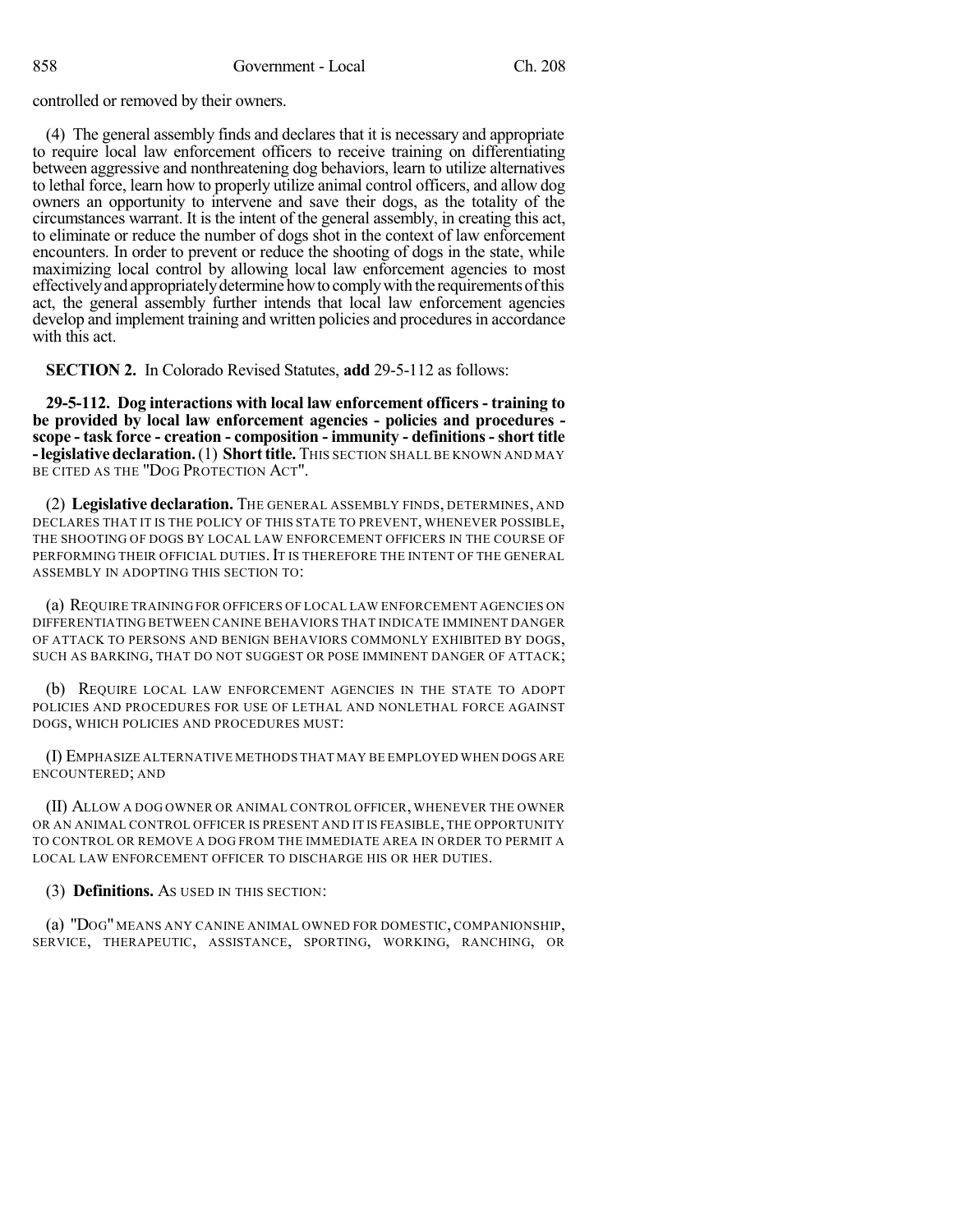SHEPHERDING PURPOSES.

(b) "DOG OWNER" MEANS A PERSON OWNING, POSSESSING, HARBORING, KEEPING, HAVING GUARDIANSHIP OF, HAVING FINANCIAL OR PROPERTY INTEREST IN, OR HAVING CONTROL OR CUSTODY OF, A DOG.

(c) "LICENSED VETERINARIAN" MEANS A PERSON WHO IS LICENSED PURSUANT TO ARTICLE 64 OF TITLE 12,C.R.S., TO PRACTICE VETERINARY MEDICINE IN THIS STATE.

(d) "LOCAL LAW ENFORCEMENT AGENCY" MEANS A MUNICIPAL POLICE DEPARTMENT OR A COUNTY SHERIFF'S OFFICE.

(e) "LOCAL LAW ENFORCEMENT OFFICER" MEANS ANY OFFICER IN A LOCAL LAW ENFORCEMENT AGENCY. THE TERM DOES NOT INCLUDE AN ANIMAL CONTROL OFFICER, CODE ENFORCEMENT OFFICER, OR A DEPUTY SHERIFF WHO IS ASSIGNED EXCLUSIVELY TO WORK IN JAILS, COURT SECURITY, OR ADMINISTRATION.

(4) **Training required.** (a) (I) EACH LOCAL LAW ENFORCEMENT AGENCY IS REQUIRED TO PROVIDE TO ITS OFFICERS TRAINING PERTAINING TO ENCOUNTERS WITH DOGS IN THE COURSE OF DUTY. AT A MINIMUM, THE TRAINING MUST COVER THE POLICIES AND PROCEDURES ADOPTED BY THE AGENCY PURSUANT TO SUBSECTION (6) OF THIS SECTION AND ASSIST OFFICERS IN ASSESSING WHAT DOG POSTURE, BARKING AND OTHER VOCALIZATIONS, AND FACIAL EXPRESSIONS TYPICALLY SIGNIFY, THE OPTIONS FOR DISTRACTING AND ESCAPING FROM A DOG, OPTIONS FOR SAFELY CAPTURING A DOG, AND DEFENSIVE OPTIONS IN DEALING WITH A DOG.

(II) EACH LOCAL LAW ENFORCEMENT AGENCY IN THE STATE SHALL:

(A) DEVELOP, BY SEPTEMBER 1, 2014, A TRAINING PROGRAM CONSISTENT WITH THE REQUIREMENTS OF THIS SECTION AND THE MINIMUM TRAINING CURRICULA DEVELOPED BY THE DOG PROTECTION TASK FORCE PURSUANT TO SUBSECTION (5) OF THIS SECTION;

(B) REQUIRE ITS CURRENT LOCAL LAW ENFORCEMENT OFFICERS TO COMPLETE THE TRAINING PROGRAM REQUIRED BY THIS SUBSECTION (4) BY JANUARY 1, 2015; AND

(C) REQUIRE ALL LOCAL LAW ENFORCEMENT OFFICERS HIRED ON OR AFTER JANUARY 1, 2015, TO COMPLETE THE TRAINING REQUIRED BY THIS SUBSECTION (4) WITHIN EACH OFFICER'S FIRST YEAR OF EMPLOYMENT.

(b) (I) IN ESTABLISHING THE TRAINING PROGRAM REQUIRED BY THIS SUBSECTION (4), A LOCAL LAW ENFORCEMENT AGENCY SHALL ADOPT OR INCORPORATE ANY MINIMUM TRAINING CURRICULA DEVELOPED BY THE DOG PROTECTION TASK FORCE CREATED IN SUBSECTION (5) OF THIS SECTION.

(II) (A) THE TRAINING PROGRAM REQUIRED BY THIS SUBSECTION (4) MUST BE WHOLLY OR PRINCIPALLY PROVIDED OR OVERSEEN BY EITHER A QUALIFIED ANIMAL BEHAVIOR EXPERT OR LICENSED VETERINARIAN.THE QUALIFIED ANIMAL BEHAVIOR EXPERT OR LICENSED VETERINARIAN SELECTED TO PROVIDE THE TRAINING MUST POSSESS THE MINIMUM QUALIFICATIONS SPECIFIED BY THE DOG PROTECTION TASK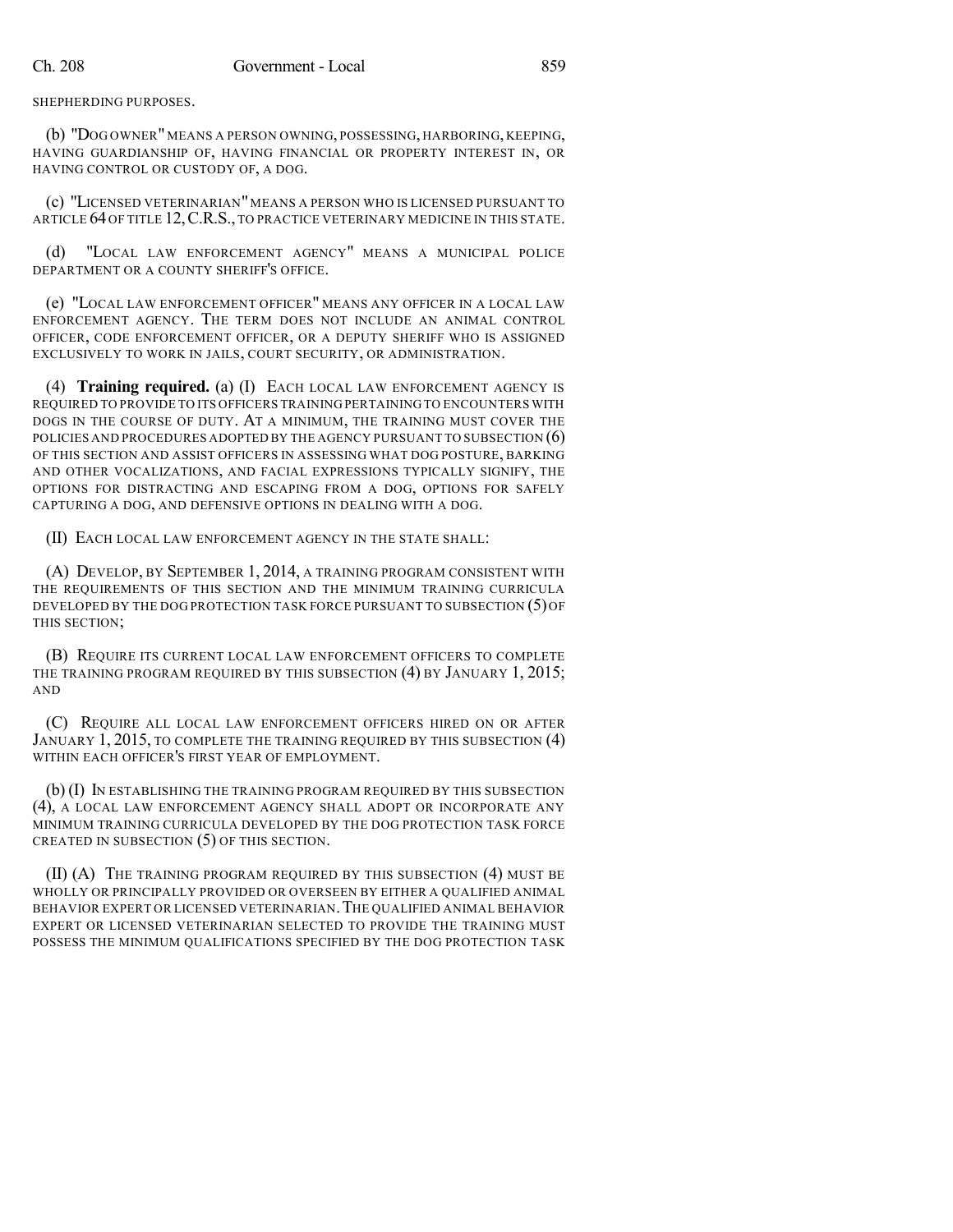FORCE CREATED IN SUBSECTION (5) OF THIS SECTION.

(B) NOTHING IN SUB-SUBPARAGRAPH (A) OF THIS SUBPARAGRAPH (II) REQUIRES LIVE, IN-PERSON TRAINING BE PROVIDED TO LOCAL LAW ENFORCEMENT AGENCIES BY QUALIFIED ANIMAL BEHAVIOR EXPERTS OR LICENSED VETERINARIANS.

(III) IN ORDER TO REDUCE THE COSTS OF PROVIDING THE TRAINING PROGRAM REQUIRED BY THIS SUBSECTION (4), A LOCAL LAW ENFORCEMENT AGENCY MAY DEVELOP ITS OWN WEB- OR VIDEO-BASED TRAINING OR UTILIZE SUCH TRAINING DEVELOPED BY THE DOG PROTECTION TASK FORCE UNDER SUBPARAGRAPH (III) OF PARAGRAPH (d)OF SUBSECTION (5)OFTHIS SECTION,AND LOCAL LAW ENFORCEMENT AGENCIES ARE ENCOURAGED TO SEEK QUALIFIED ANIMAL BEHAVIOR EXPERTS OR LICENSED VETERINARIANS WHO WILL VOLUNTEER TO PROVIDE OR PARTICIPATE IN THE TRAINING.

(IV) A LOCAL LAW ENFORCEMENT AGENCY MAY COLLABORATE WITH COUNTY SHERIFFS OF COLORADO, INCORPORATED, THE COLORADO ASSOCIATION OF CHIEFS OF POLICE, THE COLORADO FRATERNAL ORDER OF POLICE, AND THE COLORADO VETERINARY MEDICAL ASSOCIATION, AS WELL AS NONPROFIT ORGANIZATIONS ENGAGED IN ANIMAL WELFARE, TO DEVELOP THE TRAINING PROGRAM REQUIRED BY THIS SUBSECTION (4).

(c)(I) THE TRAINING PROGRAM REQUIRED BY THIS SUBSECTION (4) MUST CONSIST OF A MINIMUM OF THREE HOURS OF TRAINING FOR LOCAL LAW ENFORCEMENT OFFICERS.

(II) NOTHING IN THIS SECTION PREVENTS A LOCAL LAW ENFORCEMENT AGENCY FROM IMPLEMENTING A TRAINING PROGRAM OR ADOPTING POLICIES AND PROCEDURES THAT EXCEED THE MINIMUM NUMBER OF HOURS OR OTHER REQUIREMENTS SET FORTH IN THIS SECTION AND BY THE DOG PROTECTION TASK FORCE PURSUANT TO SUBSECTION (5) OF THIS SECTION.

(5) **Task force.** (a) THERE IS HEREBY CREATED THE DOG PROTECTION TASK FORCE.

(b) (I) THE TASK FORCE CONSISTS OF THE FOLLOWING NINETEEN MEMBERS:

(A) THREE LICENSED VETERINARIANS APPOINTED BY THE COLORADO VETERINARY MEDICAL ASSOCIATION OR ITS SUCCESSOR ENTITY;

(B) TWO REPRESENTATIVES OF THECOLORADO FEDERATION OF ANIMAL WELFARE AGENCIES OR ITS SUCCESSOR ENTITY;

(C) ONE ANIMAL BEHAVIORIST OR ANIMAL BEHAVIOR EXPERT APPOINTED BY THE COLORADO FEDERATION OF DOG CLUBS OR ITS SUCCESSOR ENTITY;

(D) TWO REPRESENTATIVES OF THE COLORADO ASSOCIATION OF ANIMAL CONTROL OFFICERS OR ITS SUCCESSOR ENTITY;

(E) THREE SHERIFFS OR DEPUTY SHERIFFS REPRESENTING COUNTY SHERIFFS OF COLORADO, INCORPORATED, OR ITS SUCCESSOR ENTITY, ONE OF WHOM MUST HAVE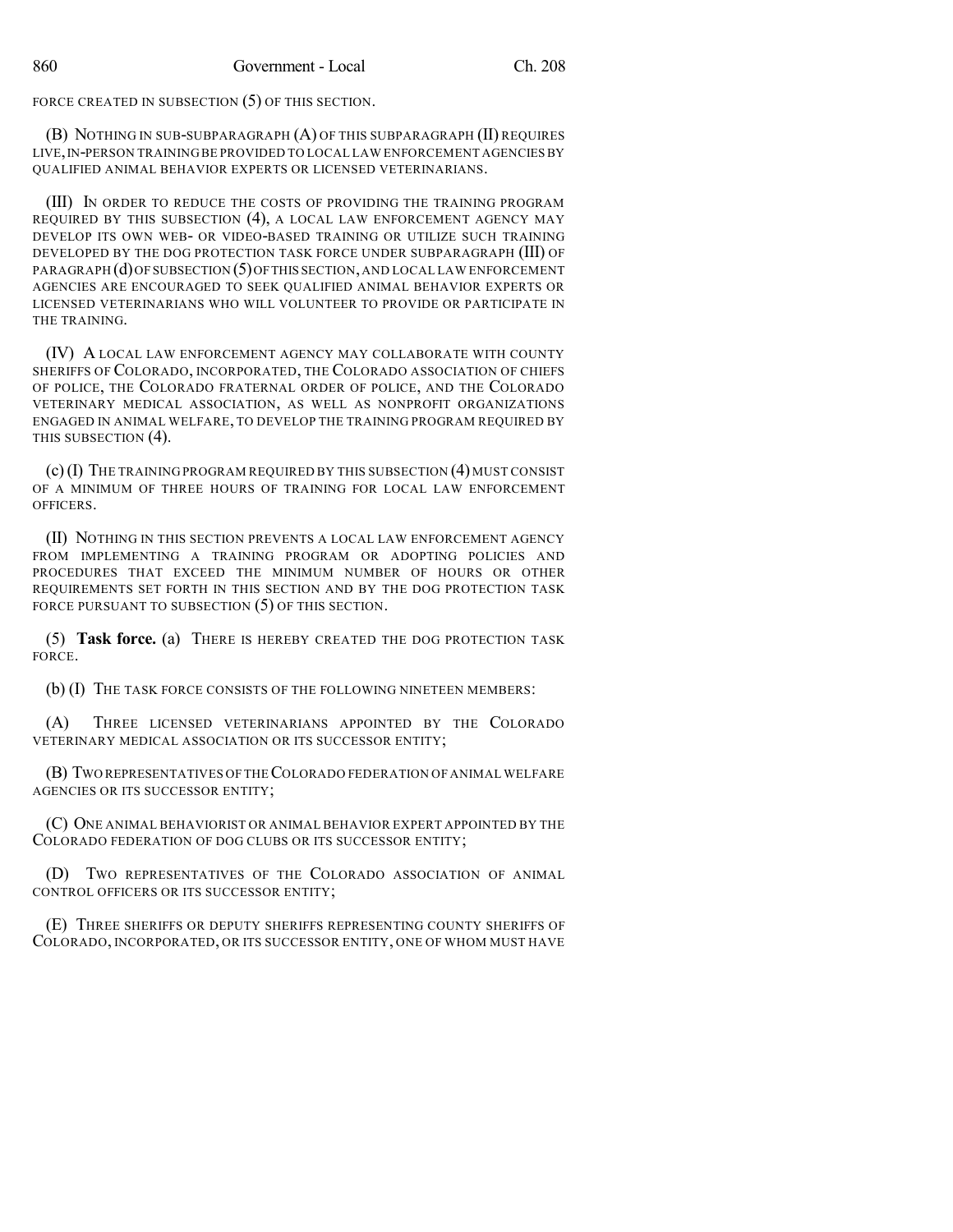AT LEAST TWO YEARS OF EXPERIENCE WORKING IN A K-9 UNIT AND ONE OF WHOM MUST WORK IN A COUNTY WITH A POPULATION OF FEWER THAN ONE HUNDRED FIFTY THOUSAND PERSONS;

(F) THREE REPRESENTATIVES OF THE COLORADO ASSOCIATION OF CHIEFS OF POLICE OR ITS SUCCESSOR ENTITY, ONE OF WHOM MUST HAVE AT LEAST TWO YEARS OF EXPERIENCE WORKING IN A K-9 UNIT AND ONE OF WHOM MUST WORK IN A MUNICIPALITY WITH A POPULATION OF FEWER THAN TWENTY-FIVE THOUSAND PERSONS;

(G) ONE REPRESENTATIVE OF THE COLORADO FRATERNAL ORDER OF POLICE OR ITS SUCCESSOR ENTITY;

(H) THREE PERSONS APPOINTED BY THE COLORADO BAR ASSOCIATION OR ITS SUCCESSOR ENTITY, TWO OF WHOM MUST BE ATTORNEYS WITH EXPERTISE AND EXPERIENCE IN ANIMAL LAW AND DOG SHOOTING CASES, AND ONE OF WHOM MUST BE A PERSON, WHO NEED NOT BE AN ATTORNEY, WHO OWNS OR OWNED A DOG SHOT BY A LOCAL LAW ENFORCEMENT OFFICER; AND

(I) ONE MEMBER, APPOINTED BY THE COLORADO VETERINARY MEDICAL ASSOCIATION, WITH EXPERTISE IN CANINE BEHAVIOR OR OTHER ANIMAL BEHAVIOR. LICENSED VETERINARIANS AND ATTORNEYS ARE INELIGIBLE FOR APPOINTMENT UNDER THIS SUB-SUBPARAGRAPH (I).

(II) THE ENTITIES RESPONSIBLE FOR APPOINTING TASK FORCE MEMBERS SHALL NOTIFY THE COLORADO VETERINARY MEDICAL ASSOCIATION IN WRITING OF THE IDENTITY OF THEIR APPOINTEES PRIOR TO THE FIRST MEETING OF THE TASK FORCE AND UPON ANY CHANGE IN THEIR APPOINTEES.

(III) MEMBERS OF THE TASK FORCE SHALL NOT BE COMPENSATED FOR, OR REIMBURSED FOR EXPENSES INCURRED IN, ATTENDING MEETINGS OF THE TASK FORCE.

(IV) THE FOLLOWING TWO MEMBERS ARE CO-CHAIRS OF THE TASK FORCE:

(A) ONE OF THE VETERINARIANS APPOINTED PURSUANT TO SUB-SUBPARAGRAPH (A) OF SUBPARAGRAPH (I) OF THIS PARAGRAPH (b), WHICH CO-CHAIR SHALL BE NAMED BY THE COLORADO VETERINARY MEDICAL ASSOCIATION; AND

(B) ONE OF THE MEMBERS APPOINTED PURSUANT TO EITHER SUB-SUBPARAGRAPH (E) OR (F) OF SUBPARAGRAPH (I) OF THIS PARAGRAPH (b), AS MUTUALLY AGREED TO BY THE APPOINTING AUTHORITIES.

(c) (I) THE TASK FORCE SHALL HOLD ITS FIRST MEETING NO LATER THAN SEPTEMBER 1, 2013.

(II)(A) THE TASK FORCE SHALL MEET AS OFTEN AS NECESSARY TO COMPLETE THE TASKS DESCRIBED UNDER PARAGRAPH  $(d)$  OF THIS SUBSECTION  $(5)$  ON OR BEFORE JULY 1, 2014.

(B) AFTER JULY 1, 2014, AND PRIOR TO JANUARY 31, 2015,THE TASK FORCE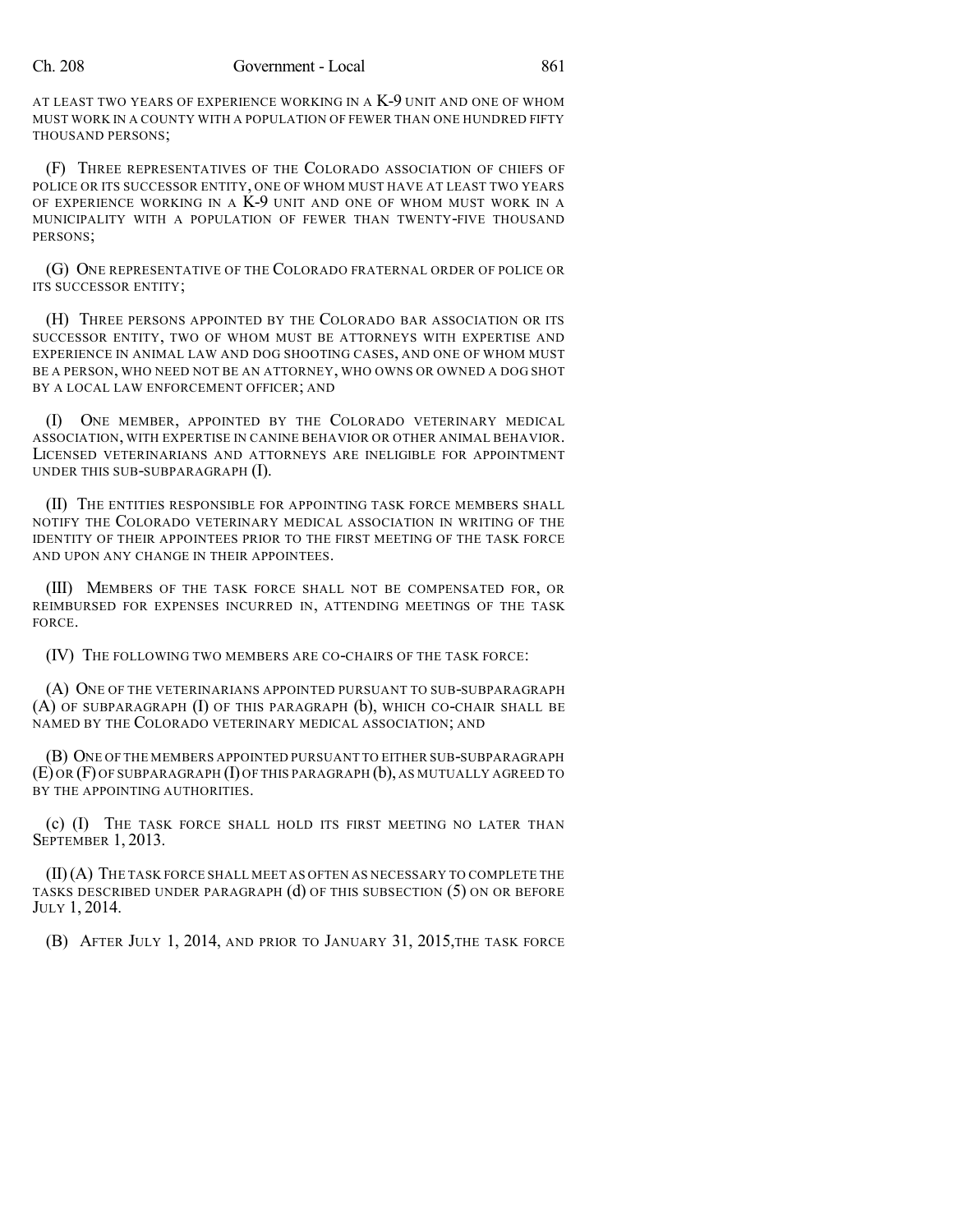SHALL MEET AS OFTEN AS IT DEEMS NECESSARY, BUT NO LESS FREQUENTLY THAN ONCE, TO ENSURE THAT THE CURRICULUM, GUIDELINES, AND WEB-OR VIDEO-BASED TRAINING ARE IMPLEMENTED AND EFFECTIVE.

(III) THE TASK FORCE SHALL HOLD ITS MEETINGS AND STAFF THOSE MEETINGS IN A LOCATION OFFERED FOR THOSE PURPOSES BY ONE OF THE ENTITIES REPRESENTED WITH TASK FORCE MEMBERSHIP, WITH PREFERENCE ACCORDED FOR THE PRINCIPAL OFFICE OF THE COLORADO VETERINARY MEDICAL ASSOCIATION.

(d) BY JULY 1, 2014, THE TASK FORCE SHALL:

(I) DEVELOP MINIMUM TRAINING CURRICULA THAT A LOCAL LAW ENFORCEMENT AGENCY MUST USE TO FULFILL THE TRAINING REQUIREMENT OF SUBPARAGRAPH  $(I)$ OF PARAGRAPH (a) OF SUBSECTION (4) OF THIS SECTION;

(II) SPECIFY THE APPROPRIATE MINIMUM QUALIFICATIONS, INCLUDING EDUCATION, EXPERIENCE, OR SKILLS, THAT AN ANIMAL BEHAVIOR EXPERT OR LICENSED VETERINARIAN PROVIDING THE TRAINING PURSUANT TO SUBPARAGRAPH (I) OF PARAGRAPH (b) OF SUBSECTION (4) OF THIS SECTION MUST POSSESS; AND

(III) DEVELOP,USINGVOLUNTEERED AND DONATED RESOURCES TO THE GREATEST EXTENT POSSIBLE, WEB- OR VIDEO-BASED TRAINING THAT MAY BE UTILIZED BY A LOCAL LAW ENFORCEMENT AGENCY TO FULFILL THE TRAINING REQUIREMENT OF SUBSECTION (4) OF THIS SECTION.

(e) THE TASK FORCE SHALL NOT RECOMMEND THAT THE TRAINING REQUIRED UNDER THIS SECTION BE CONDUCTED BY THE PEACE OFFICERS STANDARDS AND TRAINING BOARD CREATED IN PART 3 OF ARTICLE 31 OF TITLE 24, C.R.S.

(f) THE CURRICULA, QUALIFICATIONS, AND WEB- OR VIDEO-BASED INSTRUCTION DESCRIBED IN PARAGRAPH (d) OF THIS SUBSECTION (5) MUST BE READILY ACCESSIBLE BY COLORADO'S LOCAL LAW ENFORCEMENT AGENCIES ON ONE OR MORE INTERNET WEB SITES DESIGNATED BY THE TASK FORCE.

(g) THE TASK FORCE CREATED BY PARAGRAPH (a) OF THIS SUBSECTION (5) IS DISSOLVED, EFFECTIVE JANUARY 31, 2015.

(6) **Policies and procedures.** (a) (I) IN ADDITION TO THE TRAINING PROGRAM DEVELOPED UNDER SUBSECTION (4) OF THIS SECTION, NOT LATER THAN SEPTEMBER 1, 2014, EACH LOCAL LAW ENFORCEMENT AGENCY IN THE STATE SHALL ADOPT WRITTEN POLICIES AND PROCEDURES THAT ARE SPECIFICALLY DESIGNED TO ADDRESS ENCOUNTERS WITH DOGS OCCURRING IN THE COURSE OF DUTY AND THE USE OF FORCE AGAINST SUCH DOGS.

(II) AT A MINIMUM, THE POLICIES AND PROCEDURES MUST ADDRESS THE FOLLOWING:

(A) THE IDENTIFICATION AND MEANING OF COMMON CANINE BEHAVIORS, AND DIFFERENTIATING BETWEEN DOGS THAT ARE EXHIBITING BEHAVIOR THAT PUTS LOCAL LAW ENFORCEMENT OFFICERS OR OTHER PERSONS IN IMMINENT DANGER AND DOGS WHO ARE NOT ENGAGING IN SUCH BEHAVIOR;